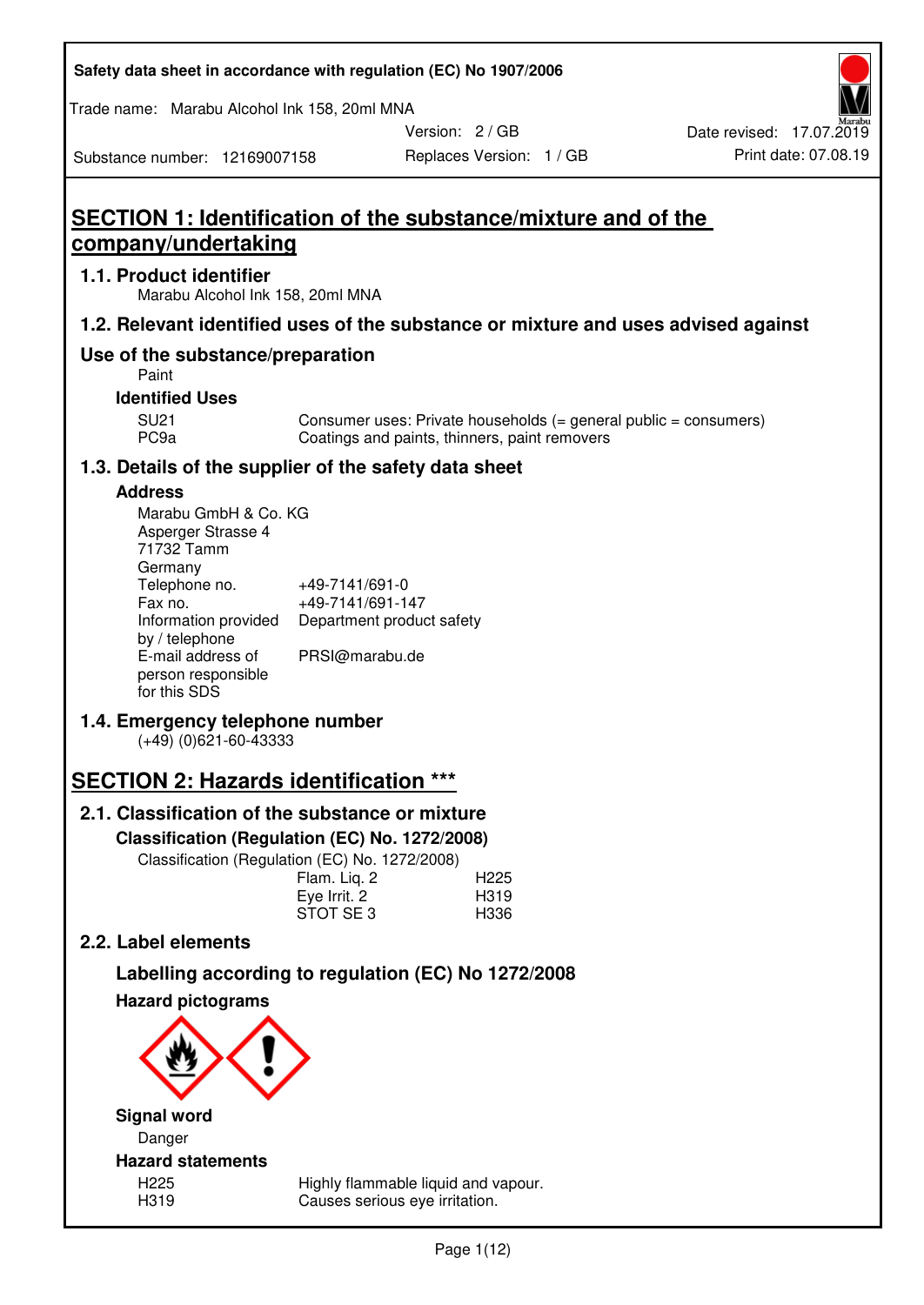| Safety data sheet in accordance with regulation (EC) No 1907/2006 |                                                       |                                             |     |                                                                                 |  |
|-------------------------------------------------------------------|-------------------------------------------------------|---------------------------------------------|-----|---------------------------------------------------------------------------------|--|
| Trade name: Marabu Alcohol Ink 158, 20ml MNA                      |                                                       |                                             |     |                                                                                 |  |
| Substance number: 12169007158                                     |                                                       | Version: 2 / GB<br>Replaces Version: 1 / GB |     | Date revised: 17.07.2019<br>Print date: 07.08.19                                |  |
| H336                                                              | May cause drowsiness or dizziness.                    |                                             |     |                                                                                 |  |
| <b>Precautionary statements ***</b>                               |                                                       |                                             |     |                                                                                 |  |
| P <sub>101</sub>                                                  |                                                       |                                             |     |                                                                                 |  |
| P102                                                              |                                                       |                                             |     | If medical advice is needed, have product container or label at hand.           |  |
|                                                                   | Keep out of reach of children.                        |                                             |     |                                                                                 |  |
| P210                                                              |                                                       |                                             |     | Keep away from heat, hot surfaces, sparks, open flames and other ignition       |  |
|                                                                   | sources. No smoking.                                  |                                             |     |                                                                                 |  |
| P264.1                                                            | Wash hands thoroughly after handling.                 |                                             |     |                                                                                 |  |
| P271                                                              | Use only outdoors or in a well-ventilated area.       |                                             |     |                                                                                 |  |
| P280                                                              |                                                       |                                             |     | Wear protective gloves/protective clothing/eye protection/face protection.      |  |
| P305+P351+P338                                                    | lenses, if present and easy to do. Continue rinsing.  |                                             |     | IF IN EYES: Rinse cautiously with water for several minutes. Remove contact     |  |
| P405                                                              | Store locked up.                                      |                                             |     |                                                                                 |  |
| P501.9                                                            | Dispose of contents/container as problematic waste.   |                                             |     |                                                                                 |  |
|                                                                   |                                                       |                                             |     | Hazardous component(s) to be indicated on label (Regulation (EC) No. 1272/2008) |  |
| contains                                                          | Acetone; Propan-2-ol                                  |                                             |     |                                                                                 |  |
|                                                                   |                                                       |                                             |     |                                                                                 |  |
| <b>Supplemental information</b><br><b>EUH066</b>                  | Repeated exposure may cause skin dryness or cracking. |                                             |     |                                                                                 |  |
| 2.3. Other hazards                                                |                                                       |                                             |     |                                                                                 |  |
| No special hazards have to be mentioned.                          |                                                       |                                             |     |                                                                                 |  |
| <b>SECTION 3: Composition/information on ingredients</b>          |                                                       |                                             |     |                                                                                 |  |
| 3.2. Mixtures                                                     |                                                       |                                             |     |                                                                                 |  |
| <b>Hazardous ingredients</b>                                      |                                                       |                                             |     |                                                                                 |  |
|                                                                   |                                                       |                                             |     |                                                                                 |  |
| Propan-2-ol                                                       |                                                       |                                             |     |                                                                                 |  |
| CAS No.                                                           | 67-63-0                                               |                                             |     |                                                                                 |  |
| EINECS no.                                                        | 200-661-7                                             |                                             |     |                                                                                 |  |
| Registration no.                                                  | 01-2119457558-25                                      |                                             |     |                                                                                 |  |
| Concentration                                                     | 50<br>$>=$                                            | $\,<\,$                                     | 100 | $\%$                                                                            |  |
| Classification (Regulation (EC) No. 1272/2008)                    |                                                       |                                             |     |                                                                                 |  |
|                                                                   | Flam. Liq. 2                                          | H <sub>225</sub>                            |     |                                                                                 |  |
|                                                                   | Eye Irrit. 2                                          | H319                                        |     |                                                                                 |  |
|                                                                   | STOT SE3                                              | H336                                        |     |                                                                                 |  |
|                                                                   |                                                       |                                             |     |                                                                                 |  |
| <b>Acetone</b>                                                    |                                                       |                                             |     |                                                                                 |  |
| CAS No.                                                           | 67-64-1                                               |                                             |     |                                                                                 |  |
| EINECS no.                                                        | 200-662-2                                             |                                             |     |                                                                                 |  |
|                                                                   | 01-2119471330-49                                      |                                             |     |                                                                                 |  |
| Registration no.<br>Concentration                                 | 20                                                    |                                             | 25  | $\%$                                                                            |  |
|                                                                   | $>=$                                                  | $\,<\,$                                     |     |                                                                                 |  |
| Classification (Regulation (EC) No. 1272/2008)                    |                                                       |                                             |     |                                                                                 |  |
|                                                                   | Flam. Liq. 2                                          | H <sub>225</sub>                            |     |                                                                                 |  |
|                                                                   | Eye Irrit. 2                                          | H319                                        |     |                                                                                 |  |
|                                                                   | STOT SE3                                              | H336                                        |     |                                                                                 |  |
|                                                                   |                                                       |                                             |     |                                                                                 |  |
|                                                                   |                                                       |                                             |     |                                                                                 |  |
| 2-(Propyloxy) ethanol<br>CAS No.                                  | 2807-30-9                                             |                                             |     |                                                                                 |  |
| EINECS no.                                                        | 220-548-6                                             |                                             |     |                                                                                 |  |
| Concentration                                                     | $\mathbf{1}$<br>$>=$                                  | $\lt$                                       | 10  | $\%$                                                                            |  |
|                                                                   |                                                       |                                             |     |                                                                                 |  |
| Classification (Regulation (EC) No. 1272/2008)                    |                                                       |                                             |     |                                                                                 |  |
|                                                                   | Acute Tox. 4                                          | H312                                        |     |                                                                                 |  |
|                                                                   | Eye Irrit. 2                                          | H319                                        |     |                                                                                 |  |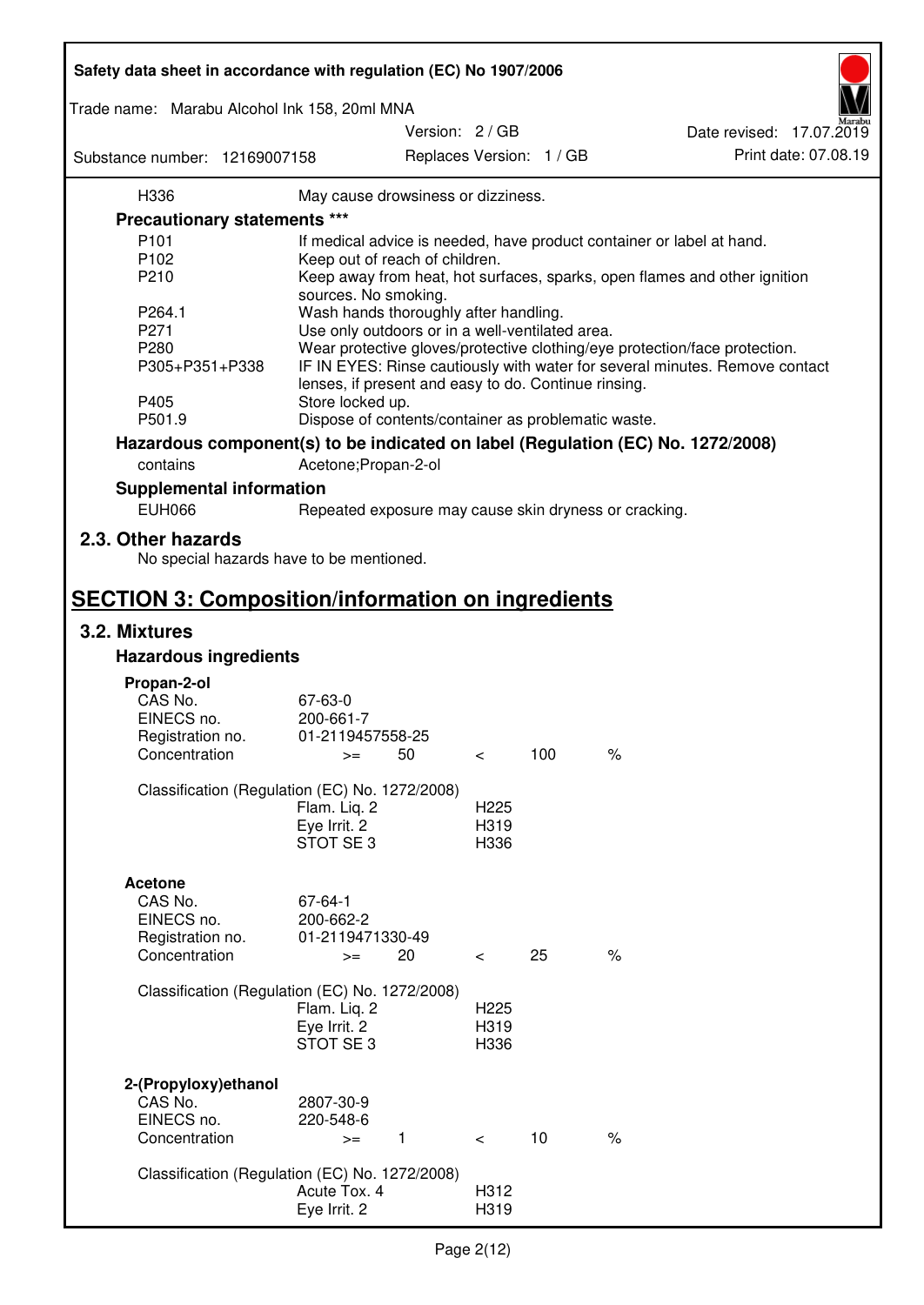Trade name: Marabu Alcohol Ink 158, 20ml MNA



Substance number: 12169007158

Replaces Version: 1 / GB Print date: 07.08.19

# **SECTION 4: First aid measures**

## **4.1. Description of first aid measures**

#### **General information**

In all cases of doubt, or when symptoms persist, seek medical attention. Never give anything by mouth to an unconscious person. If unconscious place in recovery position and seek medical advice.

#### **After inhalation**

Remove to fresh air, keep patient warm and at rest. If breathing is irregular or stopped, administer artificial respiration.

#### **After skin contact**

Remove contaminated clothing. Wash skin thoroughly with soap and water or use recognised skin cleanser. Do NOT use solvents or thinners.

#### **After eye contact**

Remove contact lenses, irrigate copiously with clean, fresh water, holding the eyelids apart for at least 10 minutes and seek immediate medical advice.

#### **After ingestion**

If accidentally swallowed rinse the mouth with plenty of water (only if the person is conscious) and obtain immediate medical attention. Keep at rest. Do NOT induce vomiting.

#### **4.2. Most important symptoms and effects, both acute and delayed**  Until now no symptoms known so far.

## **4.3. Indication of any immediate medical attention and special treatment needed**

#### **Hints for the physician / treatment**

Treat symptomatically

## **SECTION 5: Firefighting measures**

#### **5.1. Extinguishing media**

#### **Suitable extinguishing media**

Recommended: alcohol resistant foam, CO2, powders, water spray/mist, Not be used for safety reasons: water jet

#### **5.2. Special hazards arising from the substance or mixture**

In the event of fire the following can be released: Carbon monoxide (CO); Carbon dioxide (CO2); dense black smoke

## **5.3. Advice for firefighters**

#### **Special protective equipment for fire-fighting**

Cool closed containers exposed to fire with water. Do not allow run-off from fire fighting to enter drains or water courses.

## **SECTION 6: Accidental release measures**

#### **6.1. Personal precautions, protective equipment and emergency procedures**

Exclude sources of ignition and ventilate the area. Avoid breathing vapours. Refer to protective measures listed in Sections 7 and 8.

#### **6.2. Environmental precautions**

Do not allow to enter drains or waterways. If the product contaminates lakes, rivers or sewage, inform appropriate authorities in accordance with local regulations.

## **6.3. Methods and material for containment and cleaning up**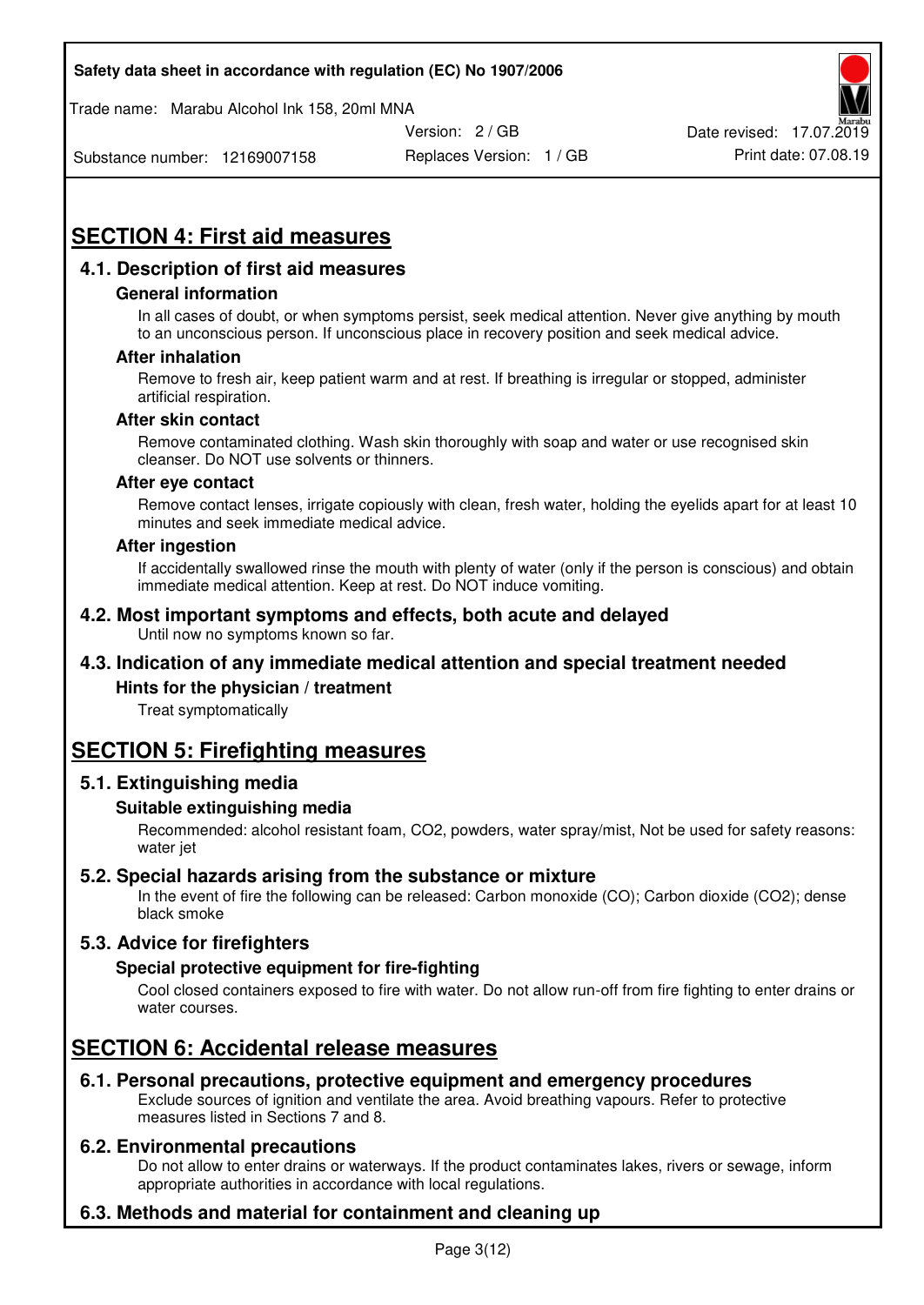Trade name: Marabu Alcohol Ink 158, 20ml MNA

Version: 2 / GB

Replaces Version: 1 / GB Print date: 07.08.19 Date revised: 17.07.2019

Substance number: 12169007158

Contain and collect spillage with non-combustible absorbent materials, e.g. sand, earth, vermiculite, diatomaceous earth and place in container for disposal according to local regulations (see section 13). Clean preferably with a detergent - avoid use of solvents.

### **6.4. Reference to other sections**

Information regarding Safe handling, see Section 7. Information regarding personal protective measures, see Section 8. Information regarding waste disposal, see Section 13.

# **SECTION 7: Handling and storage**

## **7.1. Precautions for safe handling**

#### **Advice on safe handling**

Prevent the creation of flammable or explosive concentrations of vapour in air and avoid vapour concentration higher than the occupational exposure limits. In addition, the product should only be used in areas from which all naked lights and other sources of ignition have been excluded. Electrical equipment should be protected to the appropriate standard. Mixture may charge electrostatically: always use earthing leads when transferring from one container to another. Operators should wear anti-static footwear and clothing and floors should be of the conducting type. Isolate from sources of heat, sparks and open flame. No sparking tools should be used. Avoid skin and eye contact. Avoid the inhalation of particulates and spray mist arising from the application of this mixture. Smoking, eating and drinking shall be prohibited in application area. For personal protection see Section 8. Never use pressure to empty: container is not a pressure vessel. Always keep in containers of same material as the original one. Comply with the health and safety at work laws. Do not allow to enter drains or water courses.

### **Advice on protection against fire and explosion**

Vapours are heavier than air and may spread along floors. Vapours may form explosive mixtures with air.

#### **Classification of fires / temperature class / Ignition group / Dust explosion class**

Classification of fires B (Combustible liquid substances)<br>Temperature class T2 Temperature class

## **7.2. Conditions for safe storage, including any incompatibilities**

#### **Requirements for storage rooms and vessels**

Electrical installations/working materials must comply with the local applied technological safety standards. Storage rooms in which filling operations take place must have a conducting floor. Store in accordance with national regulation

#### **Hints on storage assembly**

Store away from oxidising agents, from strongly alkaline and strongly acid materials.

#### **Further information on storage conditions**

Observe label precautions. Store between 15 and 30 °C in a dry, well ventilated place away from sources of heat and direct sunlight. Keep container tightly closed. Keep away from sources of ignition. No smoking. Prevent unauthorised access. Containers which are opened must be carefully resealed and kept upright to prevent leakage.

## **7.3. Specific end use(s)**

Paint

## **SECTION 8: Exposure controls/personal protection**

## **8.1. Control parameters**

## **Exposure limit values**

**Acetone** 

| List  | <b>EH40</b> |                   |     |        |
|-------|-------------|-------------------|-----|--------|
| Type  | WEL         |                   |     |        |
| Value | 1210        | ma/m <sup>3</sup> | 500 | ppm(V) |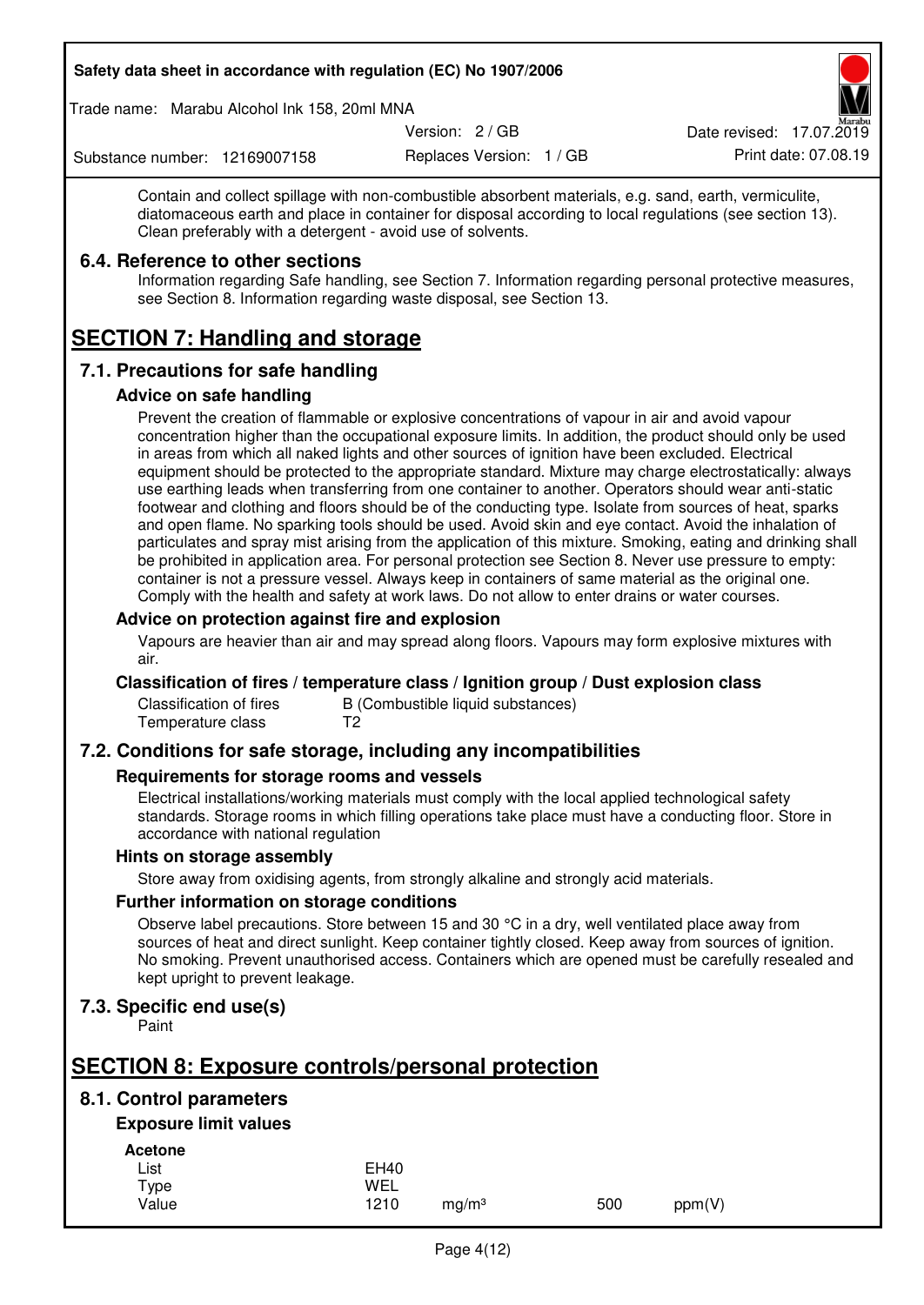| Safety data sheet in accordance with regulation (EC) No 1907/2006 |            |                                |      |                   |                          |
|-------------------------------------------------------------------|------------|--------------------------------|------|-------------------|--------------------------|
| Trade name: Marabu Alcohol Ink 158, 20ml MNA                      |            |                                |      |                   |                          |
|                                                                   |            | Version: 2/GB                  |      |                   | Date revised: 17.07.2019 |
| Substance number: 12169007158                                     |            | Replaces Version: 1 / GB       |      |                   | Print date: 07.08.19     |
| Short term exposure limit<br><b>Status: 2011</b>                  | 3620       | mg/m <sup>3</sup>              | 1500 | ppm(V)            |                          |
| Propan-2-ol                                                       |            |                                |      |                   |                          |
| List                                                              | EH40       |                                |      |                   |                          |
| <b>Type</b>                                                       | <b>WEL</b> |                                |      |                   |                          |
| Value                                                             | 999        | mg/m <sup>3</sup>              | 400  | ppm(V)            |                          |
| Short term exposure limit<br><b>Status: 2011</b>                  | 1250       | mg/m <sup>3</sup>              | 500  | ppm(V)            |                          |
| <b>Derived No/Minimal Effect Levels (DNEL/DMEL)</b>               |            |                                |      |                   |                          |
| Acetone                                                           |            |                                |      |                   |                          |
| Type of value                                                     |            | Derived No Effect Level (DNEL) |      |                   |                          |
| Reference group                                                   | Worker     |                                |      |                   |                          |
| Duration of exposure                                              | Long term  |                                |      |                   |                          |
| Route of exposure                                                 | dermal     |                                |      |                   |                          |
| Concentration                                                     |            | 186                            |      | mg/kg/d           |                          |
| Type of value                                                     |            | Derived No Effect Level (DNEL) |      |                   |                          |
| Reference group                                                   | Worker     |                                |      |                   |                          |
| Duration of exposure                                              | Short term |                                |      |                   |                          |
| Route of exposure                                                 | inhalative |                                |      |                   |                          |
| Concentration                                                     |            | 2420                           |      | mg/m <sup>3</sup> |                          |
| Type of value                                                     |            | Derived No Effect Level (DNEL) |      |                   |                          |
| Reference group                                                   | Worker     |                                |      |                   |                          |
| Duration of exposure                                              | Long term  |                                |      |                   |                          |
| Route of exposure                                                 | inhalative |                                |      |                   |                          |
| Concentration                                                     |            | 1210                           |      | mg/m <sup>3</sup> |                          |
| Type of value                                                     |            | Derived No Effect Level (DNEL) |      |                   |                          |
| Reference group                                                   | Consumer   |                                |      |                   |                          |
| Duration of exposure                                              | Long term  |                                |      |                   |                          |
| Route of exposure                                                 | oral       |                                |      |                   |                          |
| Concentration                                                     |            | 62                             |      | mg/kg/d           |                          |
| Type of value                                                     |            | Derived No Effect Level (DNEL) |      |                   |                          |
| Reference group                                                   | Consumer   |                                |      |                   |                          |
| Duration of exposure                                              | Long term  |                                |      |                   |                          |
| Concentration                                                     |            | 62                             |      | mg/kg/d           |                          |
| Type of value                                                     |            | Derived No Effect Level (DNEL) |      |                   |                          |
| Reference group                                                   | Consumer   |                                |      |                   |                          |
| Duration of exposure                                              | Long term  |                                |      |                   |                          |
| Route of exposure                                                 | inhalative |                                |      |                   |                          |
| Concentration                                                     |            | 200                            |      | mg/m <sup>3</sup> |                          |
| Propan-2-ol                                                       |            |                                |      |                   |                          |
| Type of value                                                     |            | Derived No Effect Level (DNEL) |      |                   |                          |
| Reference group                                                   | Worker     |                                |      |                   |                          |
| Duration of exposure                                              | Long term  |                                |      |                   |                          |
| Route of exposure                                                 | inhalative |                                |      |                   |                          |
| Mode of action                                                    |            | Systemic effects               |      |                   |                          |
| Concentration                                                     |            | 500                            |      | mg/m <sup>3</sup> |                          |
| Type of value                                                     |            | Derived No Effect Level (DNEL) |      |                   |                          |
| Reference group                                                   | Worker     |                                |      |                   |                          |
| Duration of exposure                                              | Long term  |                                |      |                   |                          |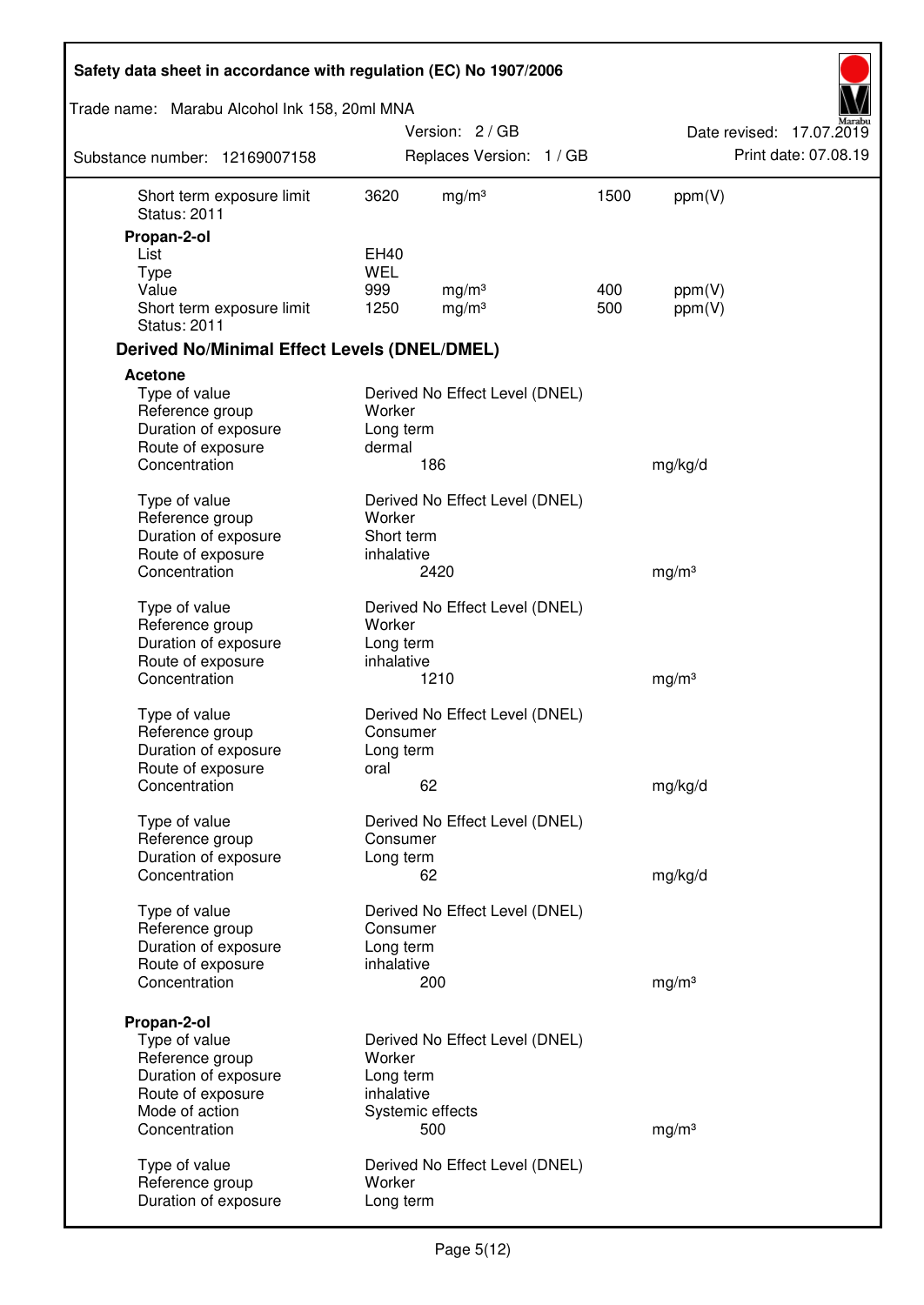Trade name: Marabu Alcohol Ink 158, 20ml MNA

Substance number: 12169007158

Version: 2 / GB Replaces Version: 1 / GB Print date: 07.08.19

Date revised: 17.07.2019

| Route of exposure<br>Mode of action<br>Concentration     | dermal<br>Systemic effects<br>888                                                      | mg/kg/d           |
|----------------------------------------------------------|----------------------------------------------------------------------------------------|-------------------|
| Type of value<br>Reference group<br>Duration of exposure | Derived No Effect Level (DNEL)<br><b>General Population</b><br>Long term<br>inhalative |                   |
| Route of exposure<br>Mode of action                      | Systemic effects                                                                       |                   |
| Concentration                                            | 89                                                                                     | mg/m <sup>3</sup> |
| Type of value                                            | Derived No Effect Level (DNEL)                                                         |                   |
| Reference group                                          | <b>General Population</b>                                                              |                   |
| Duration of exposure                                     | Long term                                                                              |                   |
| Route of exposure                                        | dermal                                                                                 |                   |
| Mode of action                                           | Systemic effects                                                                       |                   |
| Concentration                                            | 319                                                                                    | mg/kg/d           |
|                                                          |                                                                                        |                   |
| Type of value                                            | Derived No Effect Level (DNEL)                                                         |                   |
| Reference group                                          | <b>General Population</b>                                                              |                   |
| Duration of exposure                                     | Long term                                                                              |                   |
| Route of exposure                                        | oral                                                                                   |                   |
| Mode of action                                           | Systemic effects                                                                       |                   |
| Concentration                                            | 26                                                                                     | mg/kg/d           |
| <b>Predicted No Effect Concentration (PNEC)</b>          |                                                                                        |                   |
| <b>Acetone</b>                                           |                                                                                        |                   |
| Type of value                                            | <b>PNEC</b>                                                                            |                   |
| <b>Type</b>                                              | Freshwater                                                                             |                   |
| Concentration                                            | 10,6                                                                                   | mg/l              |
|                                                          |                                                                                        |                   |
| Type of value                                            | <b>PNEC</b>                                                                            |                   |
| Type                                                     | Saltwater                                                                              |                   |
| Concentration                                            | 1,06                                                                                   | mg/l              |
| Type of value                                            | <b>PNEC</b>                                                                            |                   |
| <b>Type</b>                                              | Water (intermittent release)                                                           |                   |
| Concentration                                            | 21                                                                                     | mg/l              |
| Type of value                                            | <b>PNEC</b>                                                                            |                   |
| Type                                                     | Freshwater sediment                                                                    |                   |
| Concentration                                            | 30,4                                                                                   | mg/kg             |
| Type of value                                            | <b>PNEC</b>                                                                            |                   |
| <b>Type</b>                                              | Marine sediment                                                                        |                   |
| Concentration                                            | 3,04                                                                                   | mg/kg             |
| Type of value                                            | <b>PNEC</b>                                                                            |                   |
| <b>Type</b>                                              | Soil                                                                                   |                   |
| Concentration                                            | 29,5                                                                                   | mg/kg             |
|                                                          |                                                                                        |                   |
| Type of value                                            | <b>PNEC</b>                                                                            |                   |
| Type                                                     | Sewage treatment plant (STP)                                                           |                   |
| Concentration                                            | 100                                                                                    | mg/l              |
| Propan-2-ol                                              |                                                                                        |                   |
| Type of value                                            | <b>PNEC</b>                                                                            |                   |
|                                                          |                                                                                        |                   |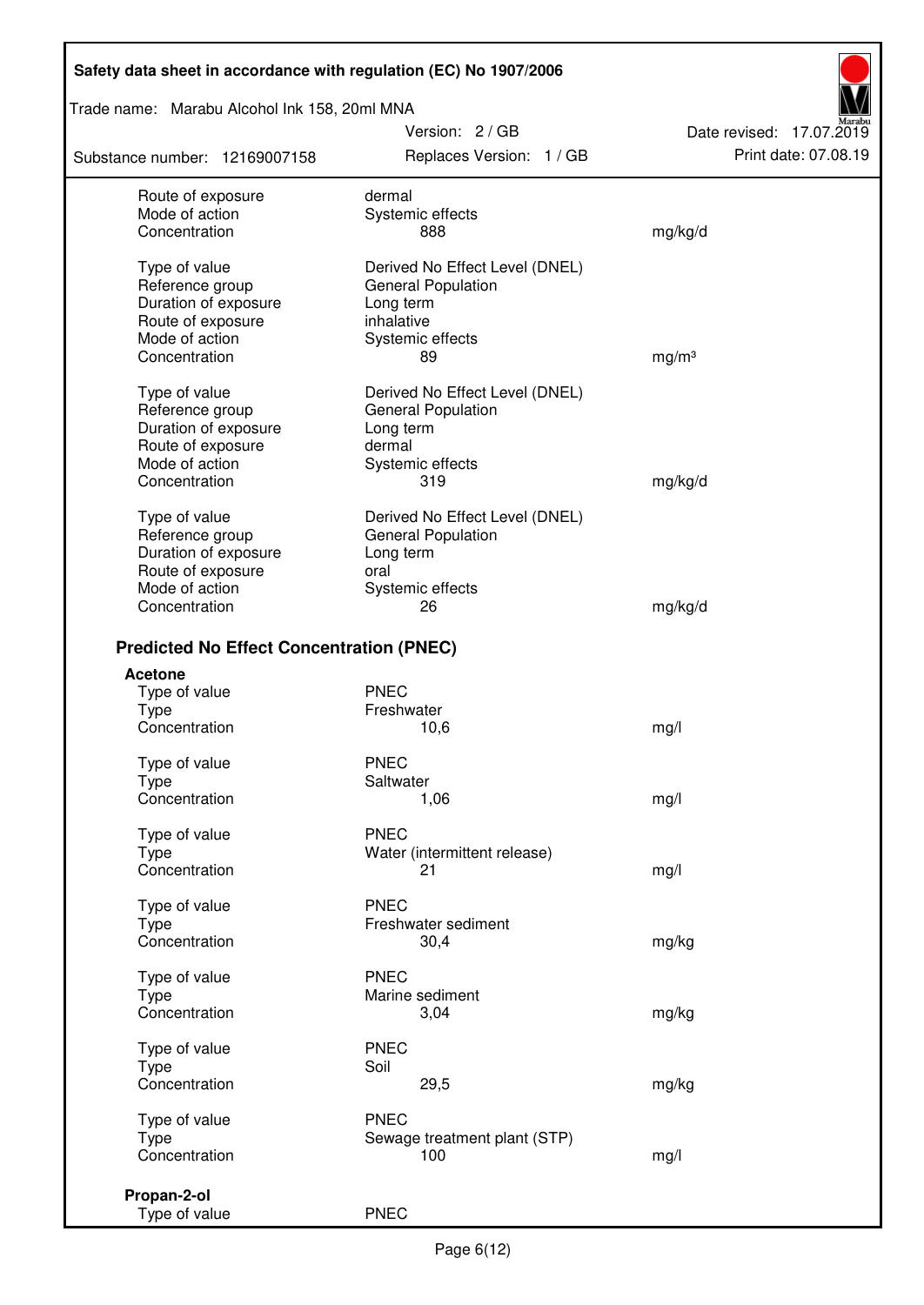#### Trade name: Marabu Alcohol Ink 158, 20ml MNA

| Substance number: 12169007158          | Replaces Version: 1 / GB                            | Print date: 07.08.19 |
|----------------------------------------|-----------------------------------------------------|----------------------|
| Type<br>Concentration                  | Freshwater<br>140,9                                 | mg/l                 |
| Type of value<br>Type<br>Concentration | <b>PNEC</b><br>Saltwater<br>140,9                   | mg/l                 |
| Type of value<br>Type<br>Concentration | <b>PNEC</b><br>Sewage treatment plant (STP)<br>2251 | mg/l                 |
| Type of value<br>Type<br>Concentration | <b>PNEC</b><br>Freshwater sediment<br>552           | mg/kg                |
| Type of value<br>Type<br>Concentration | <b>PNEC</b><br>Marine sediment<br>552               | mg/kg                |
| Type of value<br>Type<br>Concentration | <b>PNEC</b><br>Soil<br>28                           | mg/kg                |

Version: 2 / GB

Date revised: 17.07.2019

## **8.2. Exposure controls**

#### **Exposure controls**

Provide adequate ventilation. Where reasonably practicable this should be achieved by the use of local exhaust ventilation and good general extraction. If these are not sufficient to maintain concentrations of particulates and solvent vapour below the OEL, suitable respiratory protection must be worn.

#### **Respiratory protection**

If workers are exposed to concentrations above the exposure limit they must use appropriate, certified respirators. Full mask, filter A

#### **Hand protection**

There is no one glove material or combination of materials that will give unlimited resistance to any individual or combination of chemicals.

For prolonged or repeated handling nitrile rubber gloves with textile undergloves are required.<br>Material thickness  $\geq 0.5$  mm

- Material thickness  $\begin{array}{ccc} 0.5 \\ -8.5 \end{array}$  Material thickness  $\begin{array}{ccc} 0.5 \\ -8.5 \end{array}$
- Breakthrough time < 30 min

The breakthrough time must be greater than the end use time of the product.

The instructions and information provided by the glove manufacturer on use, storage, maintenance and replacement must be followed.

Gloves should be replaced regularly and if there is any sign of damage to the glove material.

Always ensure that gloves are free from defects and that they are stored and used correctly.

The performance or effectiveness of the glove may be reduced by physical/ chemical damage and poor maintenance.

Barrier creams may help to protect the exposed areas of the skin, they should however not be applied once exposure has occurred.

#### **Eye protection**

Use safety eyewear designed to protect against splash of liquids.

#### **Body protection**

Cotton or cotton/synthetic overalls or coveralls are normally suitable.

## **SECTION 9: Physical and chemical properties**

**9.1. Information on basic physical and chemical properties**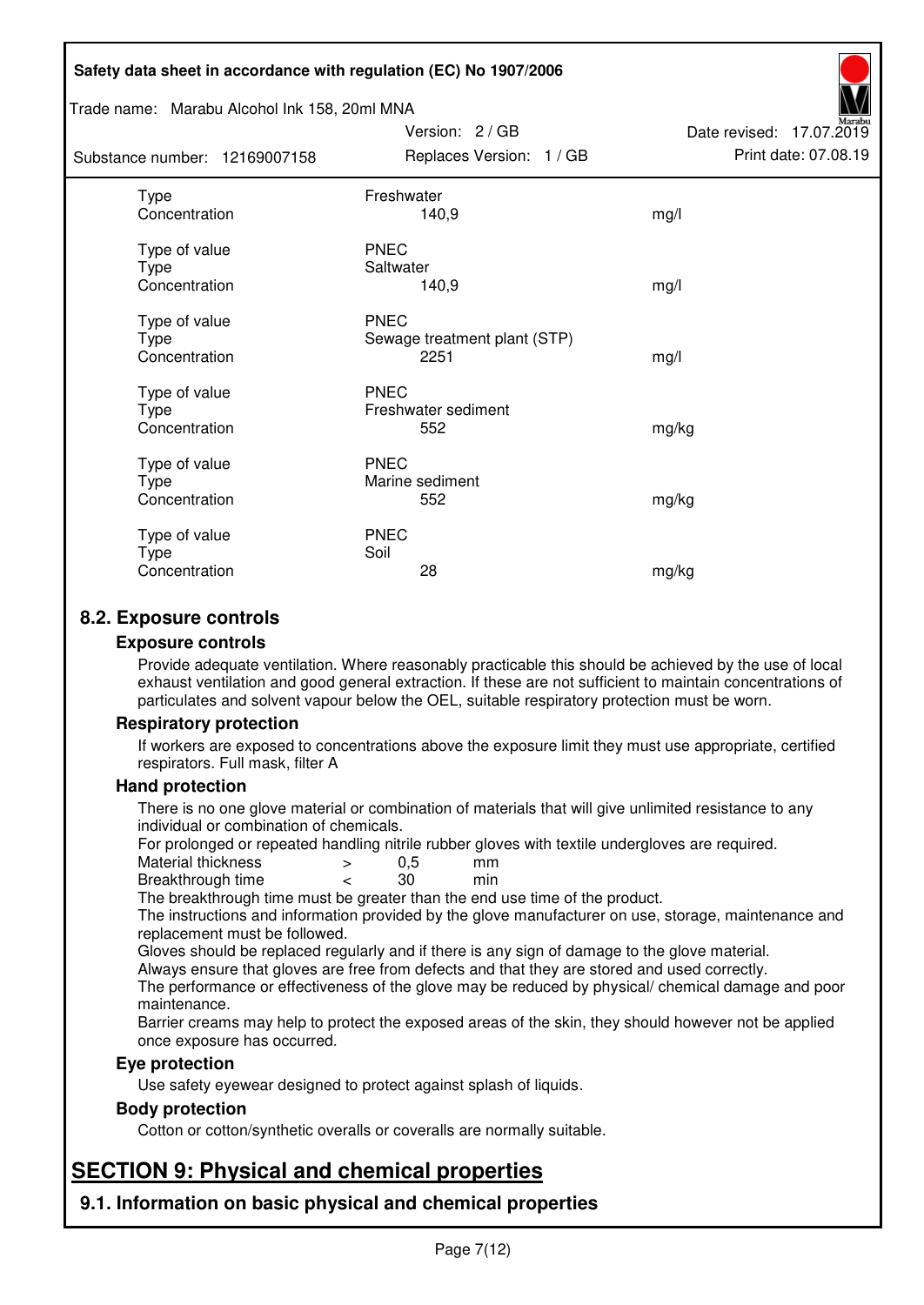| Trade name: Marabu Alcohol Ink 158, 20ml MNA<br>Substance number: 12169007158 |                          | Version: 2 / GB<br>Replaces Version: 1 / GB |                 |     |                      | Date revised: 17.07.2019 | Print date: 07.08.19 |
|-------------------------------------------------------------------------------|--------------------------|---------------------------------------------|-----------------|-----|----------------------|--------------------------|----------------------|
| <b>Form</b>                                                                   | liquid                   |                                             |                 |     |                      |                          |                      |
| Colour                                                                        | coloured<br>solvent-like |                                             |                 |     |                      |                          |                      |
| Odour                                                                         |                          |                                             |                 |     |                      |                          |                      |
| <b>Odour threshold</b><br>Remarks                                             |                          | No data available                           |                 |     |                      |                          |                      |
| pH value                                                                      |                          |                                             |                 |     |                      |                          |                      |
| Remarks                                                                       |                          | Not applicable                              |                 |     |                      |                          |                      |
| <b>Melting point</b>                                                          |                          |                                             |                 |     |                      |                          |                      |
| Remarks                                                                       |                          | not determined                              |                 |     |                      |                          |                      |
| <b>Freezing point</b>                                                         |                          |                                             |                 |     |                      |                          |                      |
| Remarks                                                                       |                          | not determined                              |                 |     |                      |                          |                      |
| Initial boiling point and boiling range                                       |                          |                                             |                 |     |                      |                          |                      |
| Value                                                                         | appr.                    | 82                                          |                 |     | $^{\circ}C$          |                          |                      |
| <b>Flash point</b>                                                            |                          |                                             |                 |     |                      |                          |                      |
| Value                                                                         |                          | 20                                          |                 |     | °C                   |                          |                      |
| Evaporation rate (ether $= 1$ ) :                                             |                          |                                             |                 |     |                      |                          |                      |
| Remarks                                                                       |                          | not determined                              |                 |     |                      |                          |                      |
| <b>Flammability (solid, gas)</b><br>Not applicable                            |                          |                                             |                 |     |                      |                          |                      |
| Upper/lower flammability or explosive limits                                  |                          |                                             |                 |     |                      |                          |                      |
| Lower explosion limit<br>Upper explosion limit<br>Source                      | appr.<br>appr.           | $\overline{c}$<br>13<br>Literature value    |                 |     | $%$ (V)<br>$%$ $(V)$ |                          |                      |
| Vapour pressure                                                               |                          |                                             |                 |     |                      |                          |                      |
| Value                                                                         | appr.                    | 45                                          |                 |     | hPa                  |                          |                      |
| <b>Vapour density</b>                                                         |                          |                                             |                 |     |                      |                          |                      |
| Remarks                                                                       |                          | not determined                              |                 |     |                      |                          |                      |
| <b>Density</b>                                                                |                          |                                             |                 |     |                      |                          |                      |
| Remarks                                                                       |                          | not determined                              |                 |     |                      |                          |                      |
| Solubility in water                                                           |                          |                                             |                 |     |                      |                          |                      |
| Remarks                                                                       |                          | partially miscible                          |                 |     |                      |                          |                      |
| Partition coefficient: n-octanol/water                                        |                          |                                             |                 |     |                      |                          |                      |
| Remarks                                                                       |                          | Not applicable                              |                 |     |                      |                          |                      |
| Ignition temperature                                                          |                          |                                             |                 |     |                      |                          |                      |
| Value<br>Source                                                               | appr.                    | 425<br>Literature value                     |                 |     | $^{\circ}C$          |                          |                      |
| <b>Viscosity</b>                                                              |                          |                                             |                 |     |                      |                          |                      |
| Value                                                                         |                          | 150                                         | to              | 250 | mPa.s                |                          |                      |
| <b>Efflux time</b>                                                            |                          |                                             |                 |     |                      |                          |                      |
| Value                                                                         | $\prec$                  | 12                                          |                 |     | s                    |                          |                      |
| Temperature<br>Method                                                         |                          | 20<br>DIN 53211 4 mm                        | $\rm ^{\circ}C$ |     |                      |                          |                      |
| <b>Explosive properties</b>                                                   |                          |                                             |                 |     |                      |                          |                      |
| evaluation                                                                    | no                       |                                             |                 |     |                      |                          |                      |
| <b>Oxidising properties</b>                                                   |                          |                                             |                 |     |                      |                          |                      |
| evaluation                                                                    | None known               |                                             |                 |     |                      |                          |                      |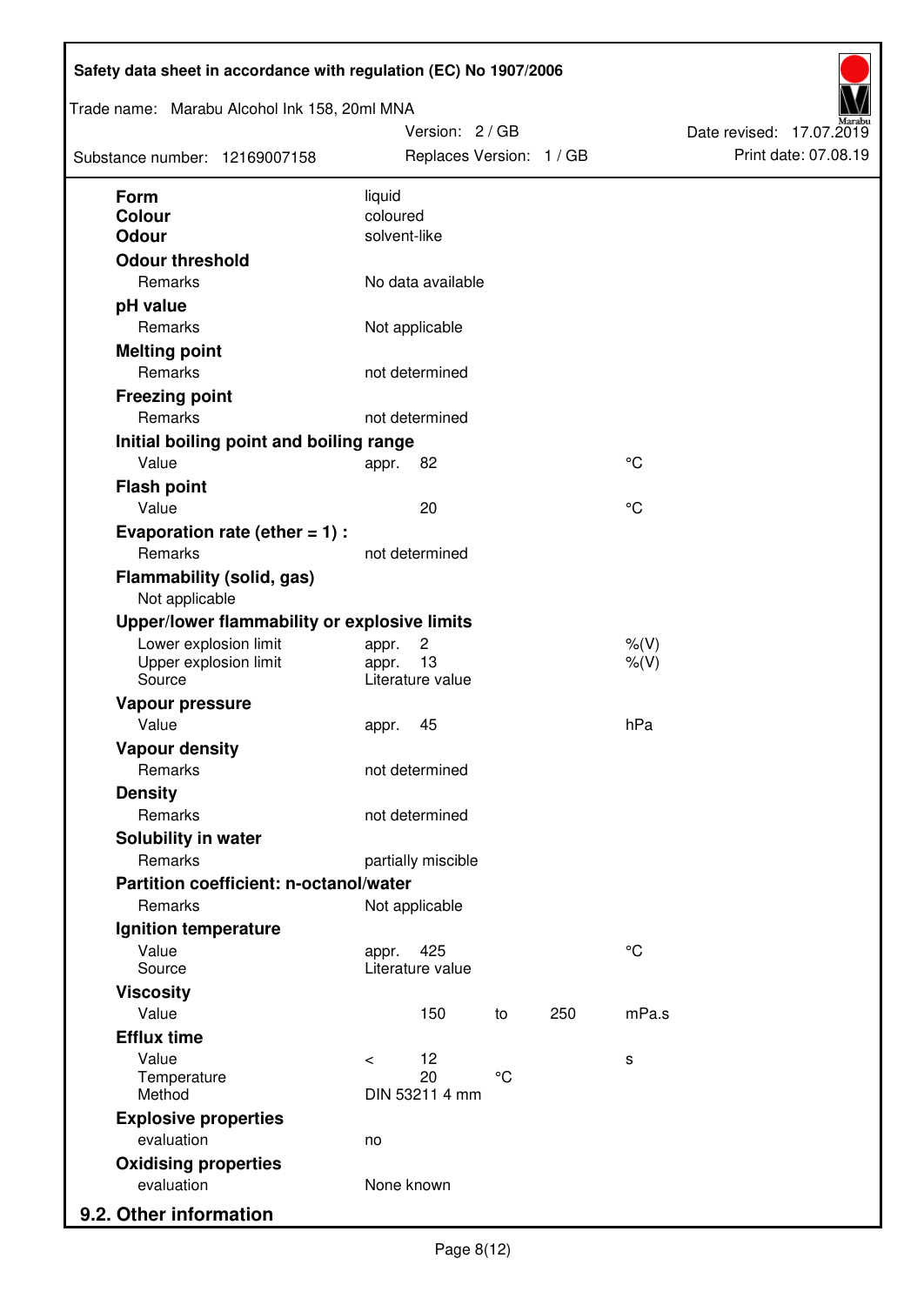Trade name: Marabu Alcohol Ink 158, 20ml MNA

Version: 2 / GB

Replaces Version: 1 / GB Print date: 07.08.19 Date revised: 17.07.2019

Substance number: 12169007158

### **Other information**

The physical specifications are approximate values and refer to the used safety relevant component(s).

# **SECTION 10: Stability and reactivity**

#### **10.1. Reactivity**

No hazardous reactions when stored and handled according to prescribed instructions.

#### **10.2. Chemical stability**

Stable under recommended storage and handling conditions (see section 7).

#### **10.3. Possibility of hazardous reactions**

Keep away from oxidising agents, strongly alkaline and strongly acid materials in order to avoid exothermic reactions.

#### **10.4. Conditions to avoid**

When exposed to high temperatures may produce hazardous decomposition products.

#### **10.5. Incompatible materials**

No hazardous reactions when stored and handled according to prescribed instructions.

### **10.6. Hazardous decomposition products**

See chapter 5.2 (Firefighting measures - Special hazards arising from the substance or mixture).

## **SECTION 11: Toxicological information**

## **11.1. Information on toxicological effects**

| <b>Acute oral toxicity</b><br>Remarks     |                                                  | Based on available data, the classification criteria are not met. |
|-------------------------------------------|--------------------------------------------------|-------------------------------------------------------------------|
| <b>Acute oral toxicity (Components)</b>   |                                                  |                                                                   |
| <b>Acetone</b><br>Species<br>LD50         | rat<br>5800                                      | mg/kg                                                             |
| <b>Acute dermal toxicity (Components)</b> |                                                  |                                                                   |
| Acetone<br>Species<br>LD50                | rabbit<br>20000                                  | mg/kg                                                             |
| <b>Acute inhalational toxicity</b>        |                                                  |                                                                   |
| <b>Remarks</b>                            |                                                  | Based on available data, the classification criteria are not met. |
| <b>Skin corrosion/irritation</b>          |                                                  |                                                                   |
| <b>Remarks</b>                            |                                                  | Based on available data, the classification criteria are not met. |
| Serious eye damage/irritation             |                                                  |                                                                   |
| evaluation<br><b>Remarks</b>              | irritant<br>The classification criteria are met. |                                                                   |
| <b>Sensitization</b>                      |                                                  |                                                                   |
| <b>Remarks</b>                            |                                                  | Based on available data, the classification criteria are not met. |
| <b>Mutagenicity</b>                       |                                                  |                                                                   |
| Remarks                                   |                                                  | Based on available data, the classification criteria are not met. |
| <b>Reproductive toxicity</b>              |                                                  |                                                                   |
| <b>Remarks</b>                            |                                                  | Based on available data, the classification criteria are not met. |
| Carcinogenicity                           |                                                  |                                                                   |
| <b>Remarks</b>                            |                                                  | Based on available data, the classification criteria are not met. |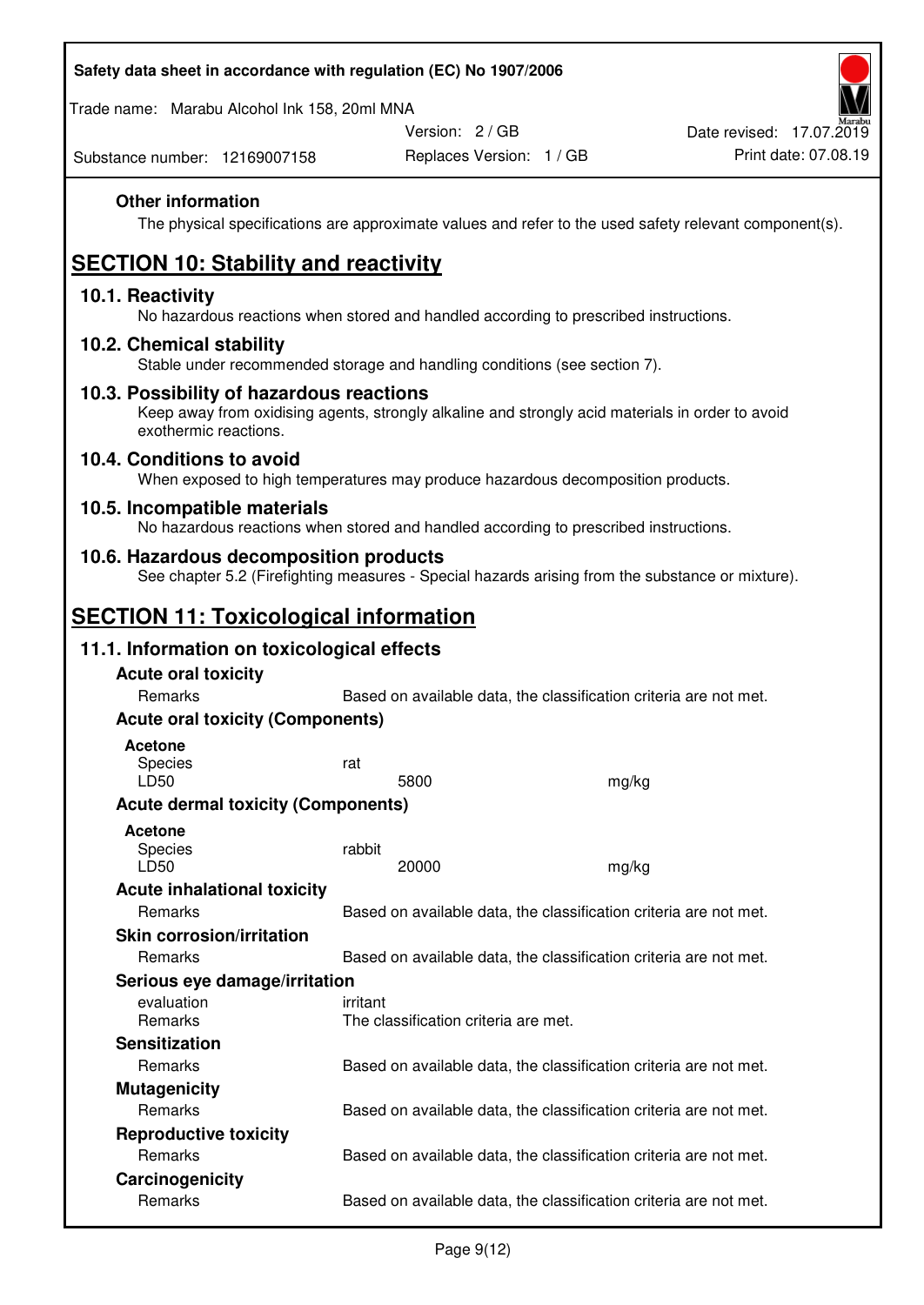Trade name: Marabu Alcohol Ink 158, 20ml MNA

Version: 2 / GB

Substance number: 12169007158

Replaces Version: 1 / GB Print date: 07.08.19 Date revised: 17.07.2019

### **Specific Target Organ Toxicity (STOT)**

| Single exposure<br><b>Remarks</b><br>evaluation | The classification criteria are met.<br>May cause drowsiness or dizziness. |
|-------------------------------------------------|----------------------------------------------------------------------------|
| <b>Repeated exposure</b><br><b>Remarks</b>      | Based on available data, the classification criteria are not met.          |

#### **Aspiration hazard**

Based on available data, the classification criteria are not met.

#### **Experience in practice**

Exposure to component solvents vapours concentration in excess of the stated occupational exposure limit may result in adverse health effects such as mucous membrane and respiratory system irritation and adverse effects on kidney, liver and central nervous system. Symptoms and signs include headache, dizziness, fatigue, muscular weakness, drowsiness and in extreme cases, loss of consciousness. Solvents may cause some of the above effects by absorption through the skin. Repeated or prolonged contact with the mixture may cause removal of natural fat from the skin resulting in non-allergic contact dermatitis and absorption through the skin. The liquid splashed in the eyes may cause irritation and reversible damage. Ingestion may cause nausea, diarrhoea and vomiting. This takes into account, where known, delayed and immediate effects and also chronic effects of components from short-term and long-term exposure by oral, inhalation and dermal routes of exposure and eye contact.

#### **Other information**

There are no data available on the mixture itself. The mixture has been assessed following the additivity method of the GHS/CLP Regulation (EC) No 1272/2008.

## **SECTION 12: Ecological information**

## **12.1. Toxicity**

#### **General information**

There are no data available on the mixture itself.Do not allow to enter drains or water courses.The mixture has been assessed following the summation method of the CLP Regulation (EC) No 1272/2008 and is not classified as dangerous for the environment.

#### **12.2. Persistence and degradability**

#### **General information**

No data available

#### **12.3. Bioaccumulative potential**

#### **General information**

There are no data available on the mixture itself.

#### **Partition coefficient: n-octanol/water**

Remarks Not applicable

## **12.4. Mobility in soil**

#### **General information**

There are no data available on the mixture itself.

#### **12.5. Results of PBT and vPvB assessment**

#### **General information**

There are no data available on the mixture itself.

#### **12.6. Other adverse effects**

#### **General information**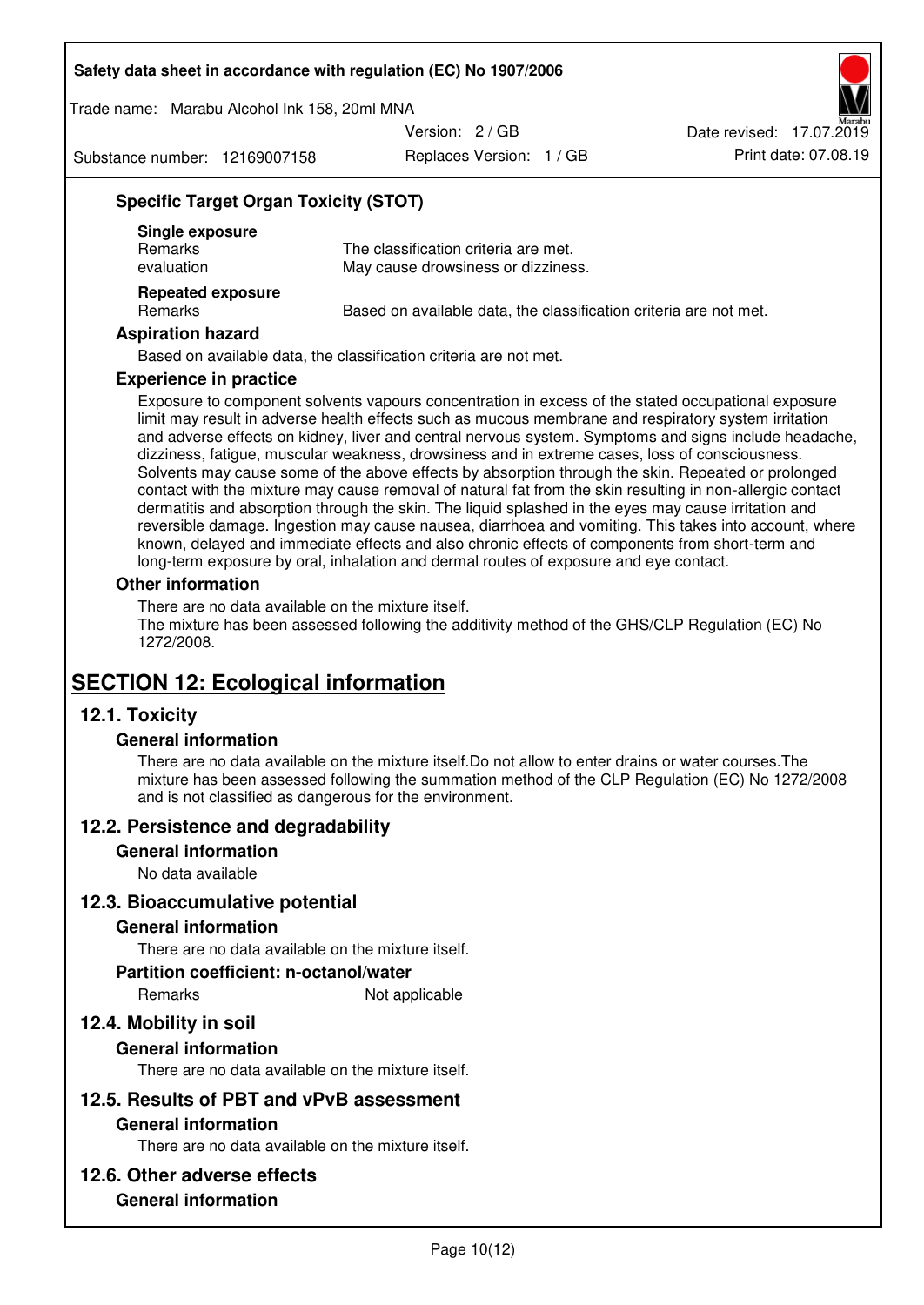Trade name: Marabu Alcohol Ink 158, 20ml MNA

Version: 2 / GB

Substance number: 12169007158

Replaces Version: 1 / GB Print date: 07.08.19 Date revised: 17.07.2019

There are no data available on the mixture itself.

# **SECTION 13: Disposal considerations**

## **13.1. Waste treatment methods**

#### **Disposal recommendations for the product**

Do not allow to enter drains or water courses.

Wastes and emptied containers should be classified in accordance with relevant national regulation. The European Waste Catalogue classification of this product, when disposed of as waste is EWC waste code  $08\,03\,12^*$  waste ink containing dangerous substances If this product is mixed with other wastes, the original waste product code may no longer apply and the appropriate code should be assigned.

For further information contact your local waste authority.

### **Disposal recommendations for packaging**

Using information provided in this safety data sheet, advice should be obtained from the relevant waste authority on the classification of empty containers. Empty containers must be scrapped or reconditioned.

Not emptied containers are hazardous waste (waste code number 150110).

## **SECTION 14: Transport information**

#### **Land transport ADR/RID**

| 14.1. UN number<br><b>UN 1263</b>                                                                                                                                                                                                            |                   |
|----------------------------------------------------------------------------------------------------------------------------------------------------------------------------------------------------------------------------------------------|-------------------|
| 14.2. UN proper shipping name                                                                                                                                                                                                                |                   |
| <b>PAINT</b>                                                                                                                                                                                                                                 |                   |
| 14.3. Transport hazard class(es)                                                                                                                                                                                                             |                   |
| Class                                                                                                                                                                                                                                        | ვ<br>ვ            |
| Label                                                                                                                                                                                                                                        |                   |
| 14.4. Packing group                                                                                                                                                                                                                          |                   |
| Packing group                                                                                                                                                                                                                                | Ш                 |
| Special provision                                                                                                                                                                                                                            | 640D              |
| <b>Limited Quantity</b>                                                                                                                                                                                                                      | 5 <sub>1</sub>    |
| Transport category                                                                                                                                                                                                                           | 3                 |
| 14.5. Environmental hazards                                                                                                                                                                                                                  |                   |
| Tunnel restriction code                                                                                                                                                                                                                      | D/E               |
| <b>Marine transport IMDG/GGVSee</b><br>14.1. UN number<br>UN 1263<br>14.2. UN proper shipping name<br><b>PAINT</b><br>14.3. Transport hazard class(es)<br>Class<br>14.4. Packing group<br>Packing group<br>14.5. Environmental hazards<br>no | 3<br>$\mathbf{I}$ |
| Air transport ICAO/IATA<br>14.1. UN number<br>UN 1263<br>14.2. UN proper shipping name<br><b>PAINT</b>                                                                                                                                       |                   |
| 14.3. Transport hazard class(es)<br>Class                                                                                                                                                                                                    | 3                 |